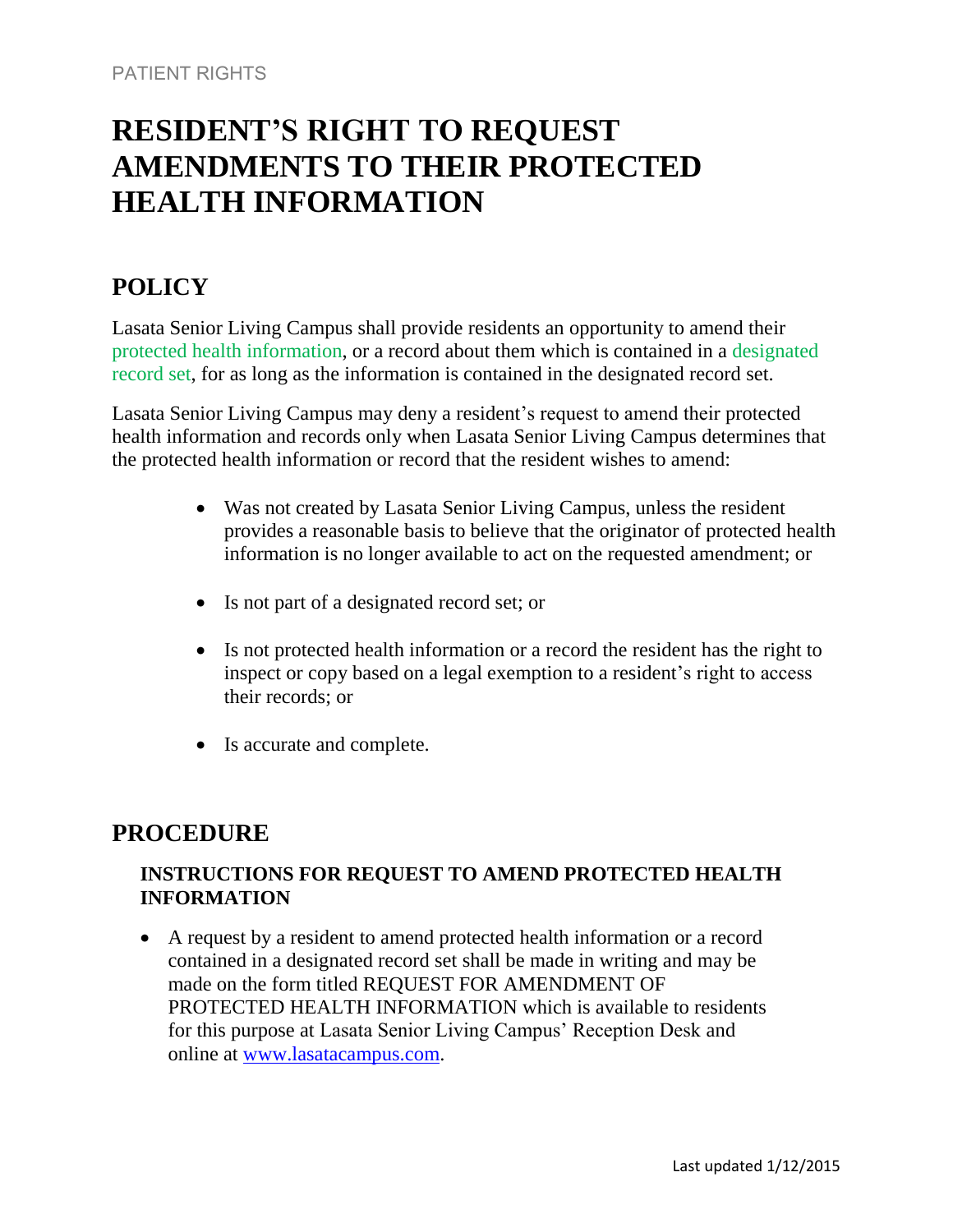### PATIENT RIGHTS

- The request to amend must clearly identify the information to be amended and the reason(s) for the amendment that support(s) the requested amendment.
- Requests to amend shall be submitted to the Medical Records office for processing.

### **INSTRUCTIONS FOR PROCESSING REQUESTS TO AMEND PROTECTED HEALTH INFORMATION**

- The Lasata Senior Living Campus' Notice of Privacy shall advise residents of the requirement to make a request to amend their protected health information or records in writing, the requirement that the resident provide the reason(s) for the amendment and the availability of the form titled REQUEST FOR AMENDMENT OF PROTECTED HEALTH INFORMATION at Lasata Senior Living Campus' Reception Desk and online at [www.lasatacampus.com.](http://www.lasatacampus.com/)
- Upon receipt of a written request for amendment, Lasata Senior Living Campus staff shall document the date and time of receipt on the resident's request to amend.
- Lasata Senior Living Campus will act to accept or deny the request to amend as expeditiously as possible, but not later than 60 days after receipt of the written request. If Lasata Senior Living Campus is unable to process a request for amendment within the 60 day deadline, one extension of 30 days will apply if Lasata Senior Living Campus provides a written statement of the reasons for the delay and the date by which action on the request will be completed prior to the expiration of the 60 day deadline. No additional extensions will apply.

If Lasata Senior Living Campus accepts the amendment requested by the resident, in whole or in part:

 Lasata Senior Living Campus shall make the appropriate amendment to the protected health information or record that is the subject of the request for amendment by, at a minimum, identifying the records in the designated record set that are affected by the amendment and appending or otherwise providing a link to the location of the amendment.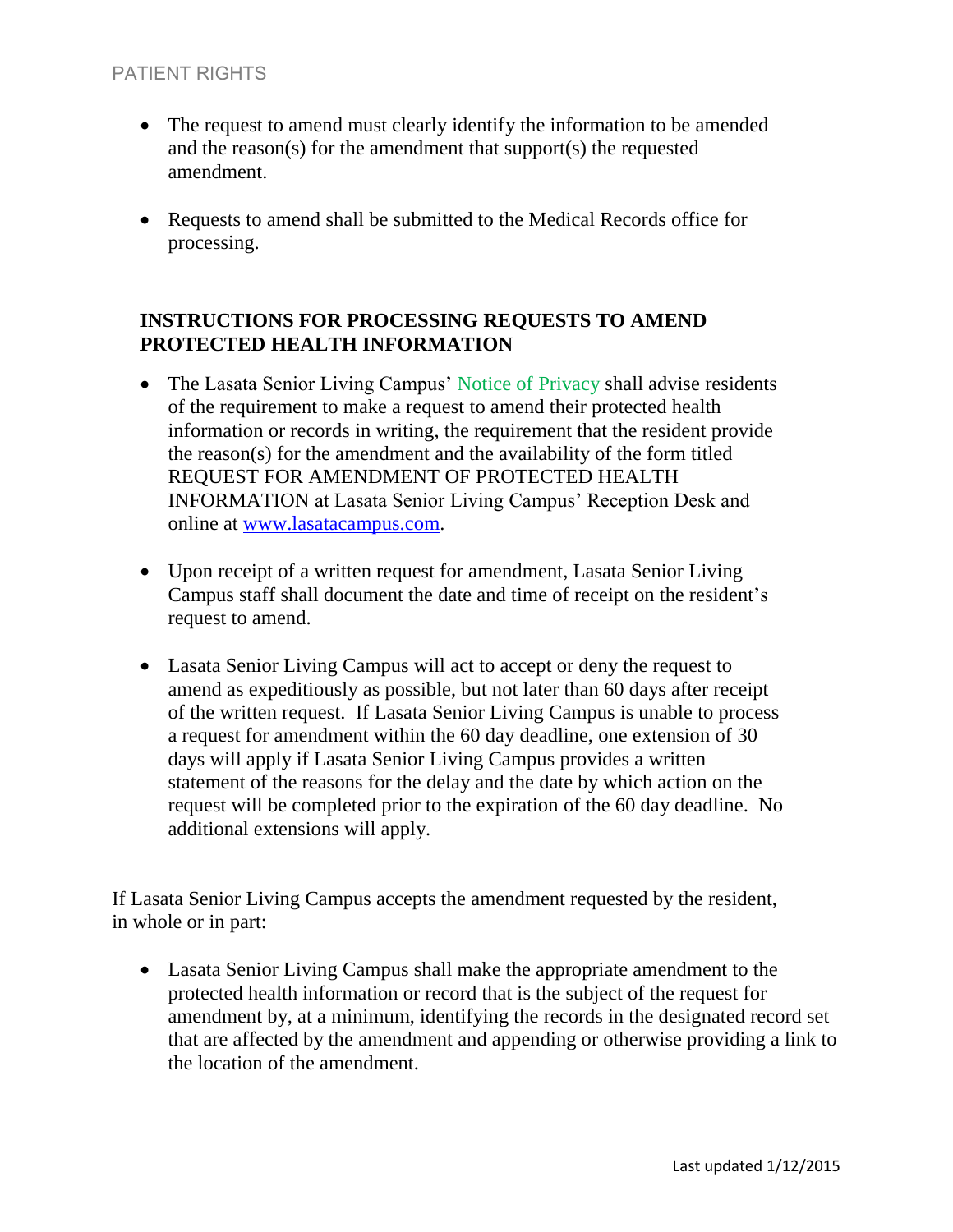### PATIENT RIGHTS

- Lasata Senior Living Campus will timely inform the resident that the amendment is accepted and obtain the resident's identification of and agreement to have Lasata Senior Living Campus notify the relevant persons with which the amendment needs to be shared.
- Lasata Senior Living Campus will make reasonable efforts to inform and provide the amendment within a reasonable time to:
	- Persons identified by the resident as having received protected health information about the resident and needing the amendment; and
	- Persons, including business associates, that Lasata Senior Living Campus knows have the protected health information that is the subject of the amendment and that may have relied, or could foreseeably rely, on such information to the detriment of the resident.

If Lasata Senior Living Campus denies the amendment requested, in whole or in part:

- A written denial shall be provided within 60 days of receipt of the request to amend, unless a timely extension is sought. The denial must be in plain language and contain:
	- 1. The date it was issued; and
	- 2. The basis for denial in accordance with policy; and
	- 3. The following statement:

You may submit a written statement disagreeing with the denial and the reason for the disagreement to the Medical Records Office. If you submit a written statement of disagreement, Lasata Senior Living Campus will include your written request for amendment, their written denial, your written statement of disagreement and their rebuttal, if any, to your written statement of disagreement with any subsequent disclosure of your protected health information or records to which the disagreement regarding amendment relates.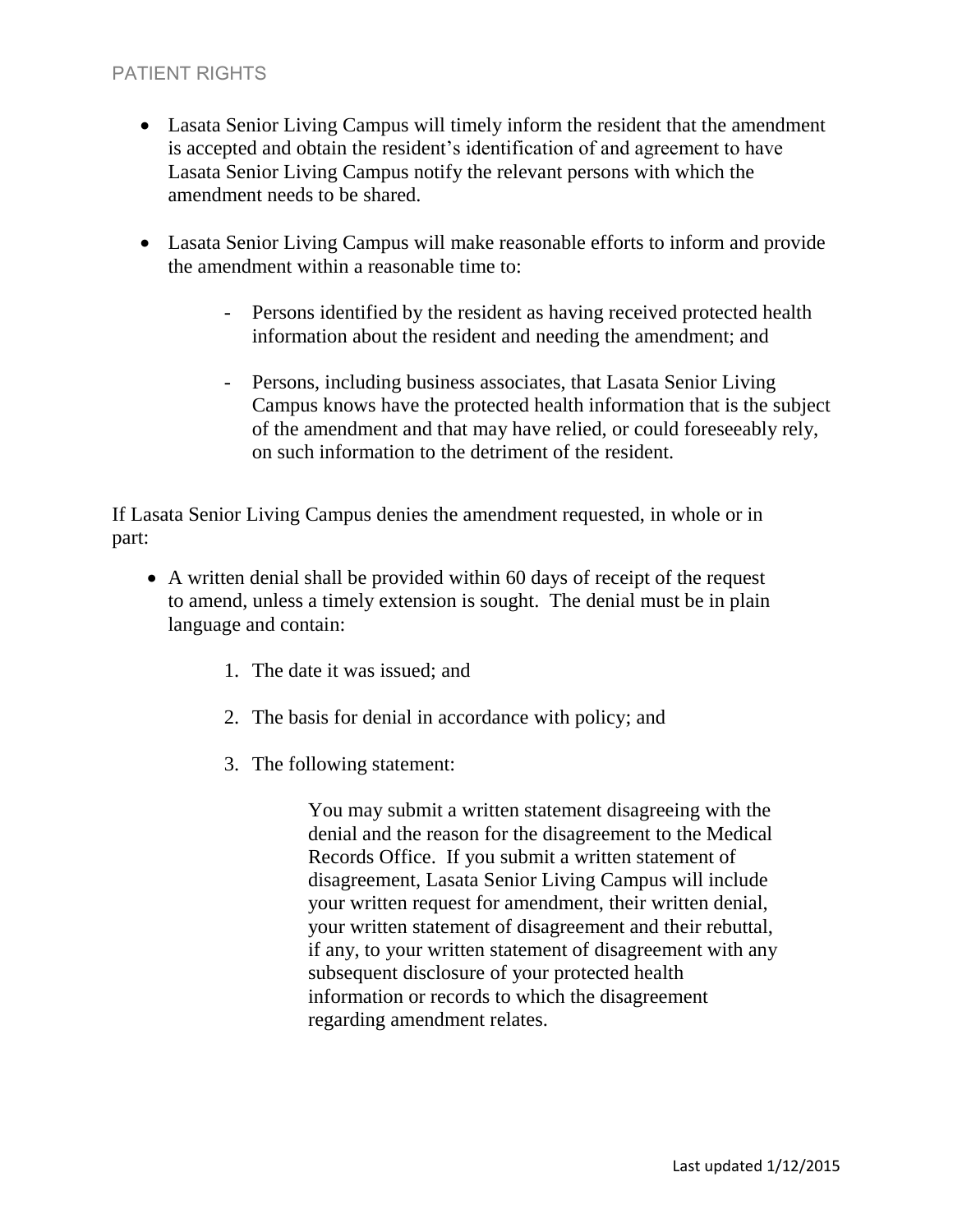If you do not submit a written statement disagreeing with the denial, you may request that Lasata Senior Living Campus provide a copy of your written request for amendment and the written denial with any future disclosures of the protected health information or records that are the subject of the request for amendment.

A resident that has been denied an amendment to their protected health information or records in a designated record set by Lasata Senior Living Campus may submit a complaint to the Privacy Officer regarding Lasata Senior Living Campus' policies and procedures, compliance with their policies and procedures or compliance with the requirements of the HIPAA privacy rules. The complaint shall be in writing and may be made on the form titled PRIVACY/VIOLATION COMPLAINT FORM available at Lasata Senior Living Campus' Reception Desk and online at [www.lasatacampus.com.](http://www.lasatacampus.com/) All complaints shall be addressed and submitted to: Privacy Officer, c/o Office of Administration, Lasata Senior Living Campus, W76 N677 Wauwatosa Road, Cedarburg, WI 53012, 262- 284-2844.

A resident may also submit a complaint to the Secretary of Health and Human Services. A complaint to the Secretary must:

- a) Be in writing, either on paper or electronically; and
- b) Must name the person that is the subject of the complaint and describe the acts or omissions believed to be in violation of the applicable administrative simplification provision(s); and
- c) Be filed within 180 days of when the complainant knew or should have known that the act or omission complained of occurred, unless this time limit is waived by the Secretary for good cause shown; and
- d) The Secretary may prescribe additional procedures for the filing of complaints, as well as the place and manner of filing, by notice in the FEDERAL REGISTER.

Additional information and forms for filing a complaint with the Secretary can be obtained at: